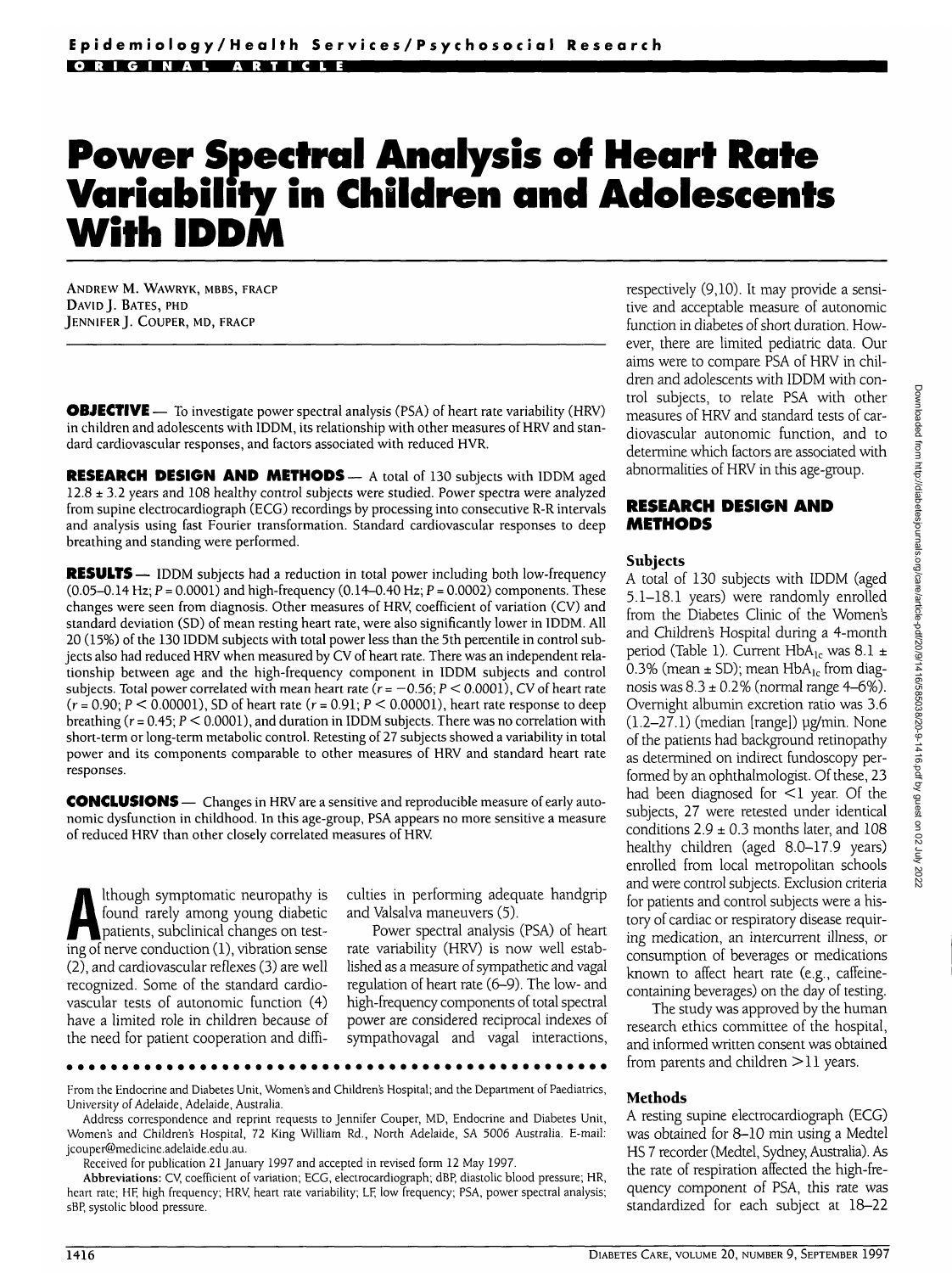|                      | n   | M: F  | Age (years)    | Height (cm)      | Weight (kg)     | Duration IDDM (years) |  |
|----------------------|-----|-------|----------------|------------------|-----------------|-----------------------|--|
| <b>IDDM</b> subjects | 130 | 74:56 | $12.8 \pm 3.2$ | $154.1 \pm 16.2$ | $52.4 \pm 17.5$ | $4.8(1.9 - 7.7)$      |  |
| Control subjects     | 108 | 63:45 | $12.2 \pm 2.8$ | $152.3 \pm 16.2$ | $46.7 \pm 16.0$ |                       |  |
| P value              |     | NS.   | NS             | ΝS               | 0.01            |                       |  |

## **Table 1—***Characteristics oflDDM and control subjects*

Data are means ± SD or median (25th to 75th percentile).

breaths per minute using a run-in phase before ECG recording. The ECG output was processed into a tachogram of 512 consecutive R-R intervals on a Basic Time 386 DX-20 Computer using CVMS 1.2 data capture software (McPherson Scientific, Melbourne, Australia) and a CIO-AD 16 Jr analog-to-digital converter (Computer Boards, Mansfield, MA). The ECG recording was sampled at a rate of 1,000 Hz, giving an R-R interval accuracy of  $\pm 1$  ms. Recordings were monitored in real time, and any artifacts weil noted and edited before spectral analysis. However, only two artifacts of QRS complexes in total were noted owing to movement. No ectopic or morphologically abnormal QRS complexes were recorded in the study R-R interval data were stored on computer and provided the basis for all subsequent PSA and standard cardiovascular response calculations. Mean R-R interval, mean resting heart rate (HR), and standard deviation (SD), and coefficient of variation (CV) of the mean resting HR were also calculated.

PSA was performed using the data processing module of the CVMS 1.2 software using fast Fourier transformation. Fast Fourier transformation was applied to R-R intervals sampled at 2 Hz and using Hanning (cos2 ) windowing with average subtraction normalization to minimize spectral leakage. For each subject, an average was obtained of 7 consecutive overlapped 128 point segments (512 sample points = 256 s) to minimize variance. The resulting power spectra have a resolution of 1/64 Hz expressed in units of milliseconds squared. The power spectra obtained were integrated over the following bands: I) low frequency (LF; 0.05-0.14 Hz), 2) high frequency (HF; 0.14-0.40 Hz), and 3) total power (0.05-0.40 Hz). In addition, the LF:HF ratio was derived.

Cardiovascular autonomic function was assessed by measuring standard cardiovascular responses to deep breathing and standing (11). Blood pressure was recorded using a Dinamap vital signs model 1846 SX/P automated blood pressure machine (Critikon, Tampa, FL). The

blood pressure response to standing was calculated as the difference between 5 min supine and immediate standing systolic blood pressure (sBP) or diastolic blood pressure (dBP). The heart rate response to deep breathing was calculated using the mean difference between maximum and minimum heart rates during three cycles at 6 breaths per minute in the supine position. The heart rate response to standing (maximum:minimum ratio) was calculated as described by Ziegler et al. (12) with the longest R-R interval of beats 20-40 divided by the shortest R-R interval of beats 5-25.

Blood glucose measurements were performed on fingerprick samples with an Advantage glucose meter (Boehringer Mannheim, Sydney, Australia). HbA<sub>lc</sub> was measured using a latex immunoagglutination-inhibition assay (DCA 2000 analyser, Bayer Diagnostics, Basingstoke, U.K.). This method shows close correlation with highperformance liquid chromatography (HPLC;  $r = 0.97$ ;  $n = 122$ ) (13). Interassay CV is 3.7–4.0%, and the mean  $HbA_{1c}$  was calculated for each IDDM subject using all previous measurements since diagnosis.

#### **Statistical analysis**

Statistical analysis was performed using Systat 5.03 software (Systat, Evanston, IL). Data that were not normally distributed (low- and high-frequency components, total power, LF:HF ratio, albumin excretion rate) were log-transformed (base 10) before analysis. Student's two-tailed *t* test was used for comparison of IDDM subjects and control subjects. Comparison of the number of subjects with abnormalities in different groups was performed using Yates' corrected x<sup>2</sup> analysis. Stepwise multiple regression using a general linear model was used to assess the relationships of spectral power to disease variables and standard cardiovascular tests. Correlation coefficients were calculated using a Pearson matrix.

**RESULTS**— There was no sex difference in standard cardiovascular responses or PSA components.

## **Comparison of IDDM subjects and control subjects**

IDDM subjects had a marked reduction in both LF and HF components of total power although the LF:HF ratio did not differ from control subjects (Fig. 1; Table 2), and significantly more IDDM subjects had total power and LF and HF values less than the 5th percentile of control subjects (Table 3). Other measures of HRV (CV and SD of mean resting HR) were also significantly lower in the IDDM subjects (Table 2), and significantly more IDDM subjects had CV of mean resting HR less than the 5th percentile of control subjects (Table 3). IDDM subjects had a higher sBP (resting and standing) than control subjects ( $P < 0.001$ ,  $P < 0.003$ ), with no significant difference in the BP response to standing. The IDDM group had a lower heart rate response to standing  $(P = 0.01)$  with more IDDM subjects having a response less than the 5th percentile for control subjects (Table 3). HR response to standing was weakly corre-





**Figure 1**—*Box and whisker plot showing distribution of total power in 130 IDDM subjects and 108 control subjects* (P = *0.0001). The horizontal line represents the median, the limits of the box represent the 25th and 75th percentiles, the bar lines represent values within 1.5 X interquartile range, and outside values are shown.*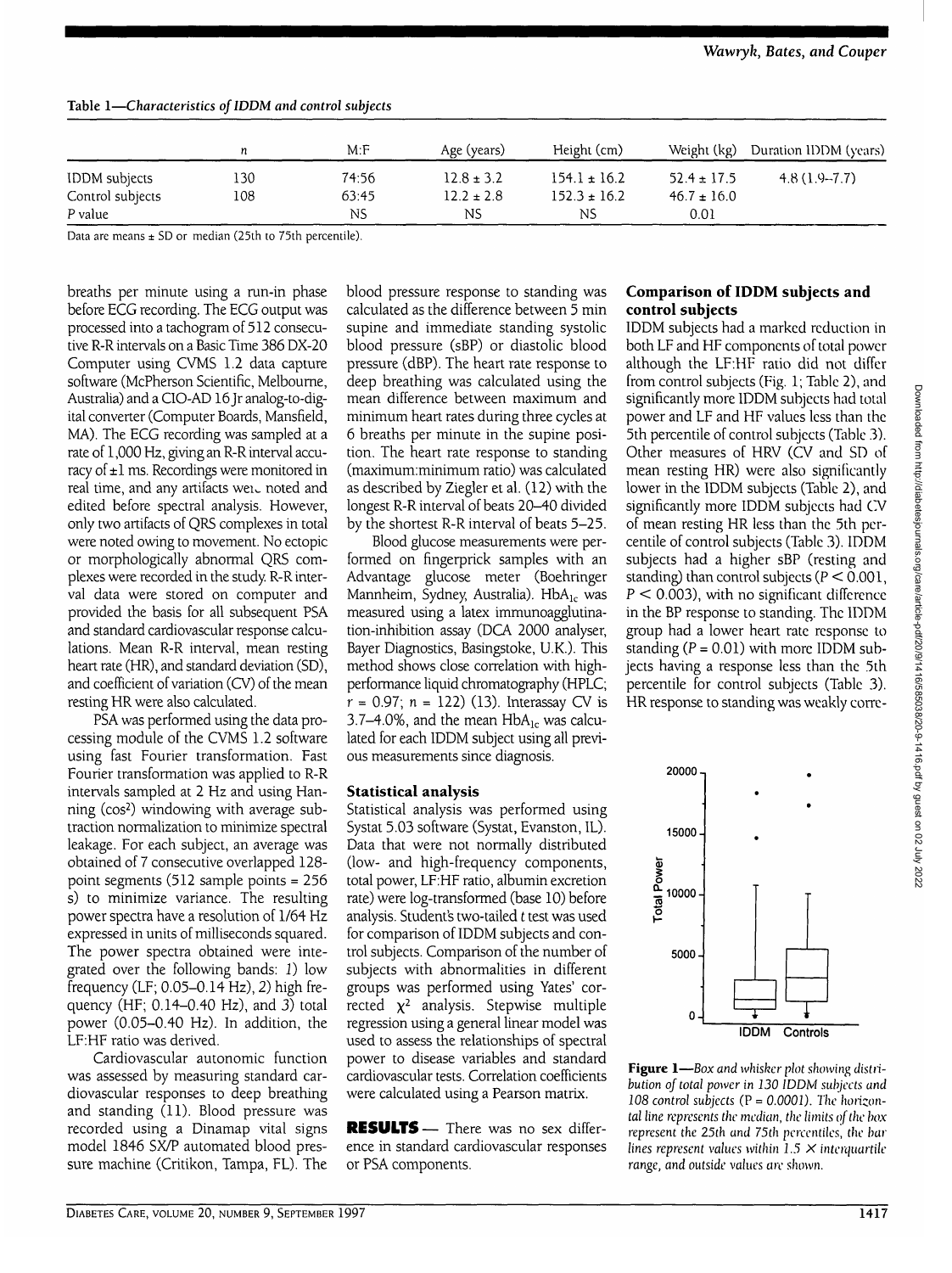|                                              | <b>IDDM</b> subjects | Control subjects | P        |
|----------------------------------------------|----------------------|------------------|----------|
| n                                            | 130                  | 108              |          |
| Mean HR                                      | $82.3 \pm 11.9$      | $79.2 \pm 11.8$  | 0.05     |
| Resting BP (mmHg)                            |                      |                  |          |
| Systolic                                     | $115 \pm 10.7$       | $109 \pm 11.2$   | < 0.0001 |
| Diastolic                                    | $61.2 \pm 7.8$       | $60.2 \pm 6.9$   | NS.      |
| BP response to standing (mmHg)               |                      |                  |          |
| Systolic                                     | $-3.5 \pm 9.2$       | $-2.6 \pm 8.3$   | NS.      |
| Diastolic                                    | $-5.6 \pm 6.3$       | $-6.6 \pm 6.5$   | NS.      |
| HR response to deep breathing<br>(beats/min) | $31.9 \pm 8.6$       | $33.7 \pm 7.5$   | NS       |
| HR response to standing<br>(max/min ratio)   | $1.41 \pm 0.24$      | $1.49 \pm 0.24$  | 0.01     |
| PSA of HRV                                   |                      |                  |          |
| $log_{10}$ LF                                | $2.79 \pm 0.40$      | $2.99 \pm 0.38$  | 0.0001   |
| $log_{10}$ HF                                | $2.91 \pm 0.59$      | $3.18 \pm 0.51$  | 0.0002   |
| $log_{10}$ total power                       | $3.18 \pm 0.49$      | $3.43 \pm 0.43$  | 0.0001   |
| log <sub>10</sub> LF:HF ratio                | $-0.12 \pm 0.31$     | $-0.19 \pm 0.28$ | NS.      |
| CV of HR                                     | $7.95 \pm 3.46$      | $9.46 \pm 3.35$  | 0.0008   |
| SD of HR                                     | $60.7 \pm 31.1$      | $73.9 \pm 29.1$  | 0.001    |

Data are mean ± SD or *n.*

lated to concomitant blood glucose levels (13.6 ± 6.4 mmol/1 [mean ± SD], *r =*  $-0.25$ ,  $P = 0.004$ ).

The 23 recently diagnosed IDDM subjects with 1.2 (1.2-12.0) months (median [range]) duration were younger than the rest of the IDDM subjects  $(11.1 \pm 3.1; 13.2)$  $\pm$  3.1 years, P = 0.004). They did not differ in their total power (2,093 [1,235-3,112] vs. 1,320 [712-3,048] median [25th to 75th percentile]) or LF and HF components. Of the recently diagnosed IDDM subjects, 4 of the 23 (17%) had total power and LF and HF values below the 5th percentile of control subjects. The same four IDDM subjects also had CV of heart rate, SD of heart rate, and HR response to standing below the 5th percentile of control subjects and had a mean resting heart rate above the 95th percentile of control subjects.

# **Age effects**

Multivariate analysis was performed in the IDDM group to clarify the respective contributions of age and duration of IDDM to PSA parameters. Analysis showed an independent correlation of the HF component  $(r = -0.25; P = 0.004)$  (Fig. 2) and LF:HF ratio ( $r = 0.28$ ;  $P = 0.001$ ) with age but not with duration of IDDM, but showed an independent correlation of both the LF component ( $r = -0.20$ ;  $P = 0.02$ ) and total power ( $r = -0.22$ ;  $P = 0.01$ ) with duration of IDDM (Figs. 3A and B). A correlation with age was also seen in the control population for both the HF component  $(r =$  $-0.27$ ; P = 0.01) and LF:HF ratio (r =  $0.42; P = 0.0001$ ).

We also analyzed the effect of age on standard cardiovascular responses. Our data showed a negative correlation in the IDDM group between age and sBP response to standing  $(r = -0.29; P =$ 0.001), as well as HR response to deep breathing  $(r = -0.31; P = 0.0004)$ . These relationships were independent of duration of IDDM. A negative relationship between age and HR response to deep breathing  $(r = -0.26; P = 0.008)$  and standing  $(r = -0.22; P = 0.03)$  was seen in the control subjects.

## **Relationship between total spectral power and standard cardiovascular responses**

There were strong and significant correlations in both IDDM and control groups between total spectral power and the heart rate response to deep breathing, as well as to the mean heart rate, after controlling for age. Weak correlates with other cardiovascular responses were regarded as clinically insignificant (Table 4). Total spectral power also correlated strongly with CV of heart rate in IDDM ( $r = 0.90$ ;  $P < 0.00001$ ) and control subjects ( $r = 0.91$ ;  $P < 0.00001$ ).

# **Relationship between total spectral power and other IDDM variables**

We found no relationship between PSA components or other measures of HRV (CV of heart rate and SD of heart rate) and simultaneous blood glucose, current  $HbA_{1c}$ , mean  $HbA_{1c}$  from diagnosis, or overnight albumin excretion rate.

# **Biological variability**

We retested 27 subjects with IDDM at a separate clinic visit 2.9 (2.0-3.2) months later and measured the ratio between the first and second tests of standard cardiovascular responses and PSA components. The CV for the PSA components was comparable to those of the standard heart rate cardiovascular responses and other measures of HRV (Table 5).

**CONCLUSIONS—**The study provides new information relating to power spectral analysis of HRV in children and

**Table 3—IDDM** *patients with abnormality of cardiovascular responses and* **HRV**

|                                | IDDM subjects | Control subjects | P         |
|--------------------------------|---------------|------------------|-----------|
| n tested                       | 130           | 108              |           |
| Mean HR*                       | 15            |                  | <b>NS</b> |
| HR response to deep breathing† | 14            | 6                | <b>NS</b> |
| HR response to standing†       | 22            | 6                | 0.01      |
| PSA of HRV†                    |               |                  |           |
| $log_{10}$ LF                  | 19            | 6                | 0.04      |
| $log_{10}$ HF                  | 19            | 6                | 0.04      |
| $log_{10}TP$                   | 20            | 6                | 0.03      |
| CV of HR1                      | 24            | 6                | 0.005     |
| SD of HR <sup>+</sup>          | 17            | 6                | NS.       |

Data are n. P value for Yates' corrected  $\chi^2$  analysis.  $* n > 95$ th percentile of control subjects;  $tn < 5$ th percentile of control subjects.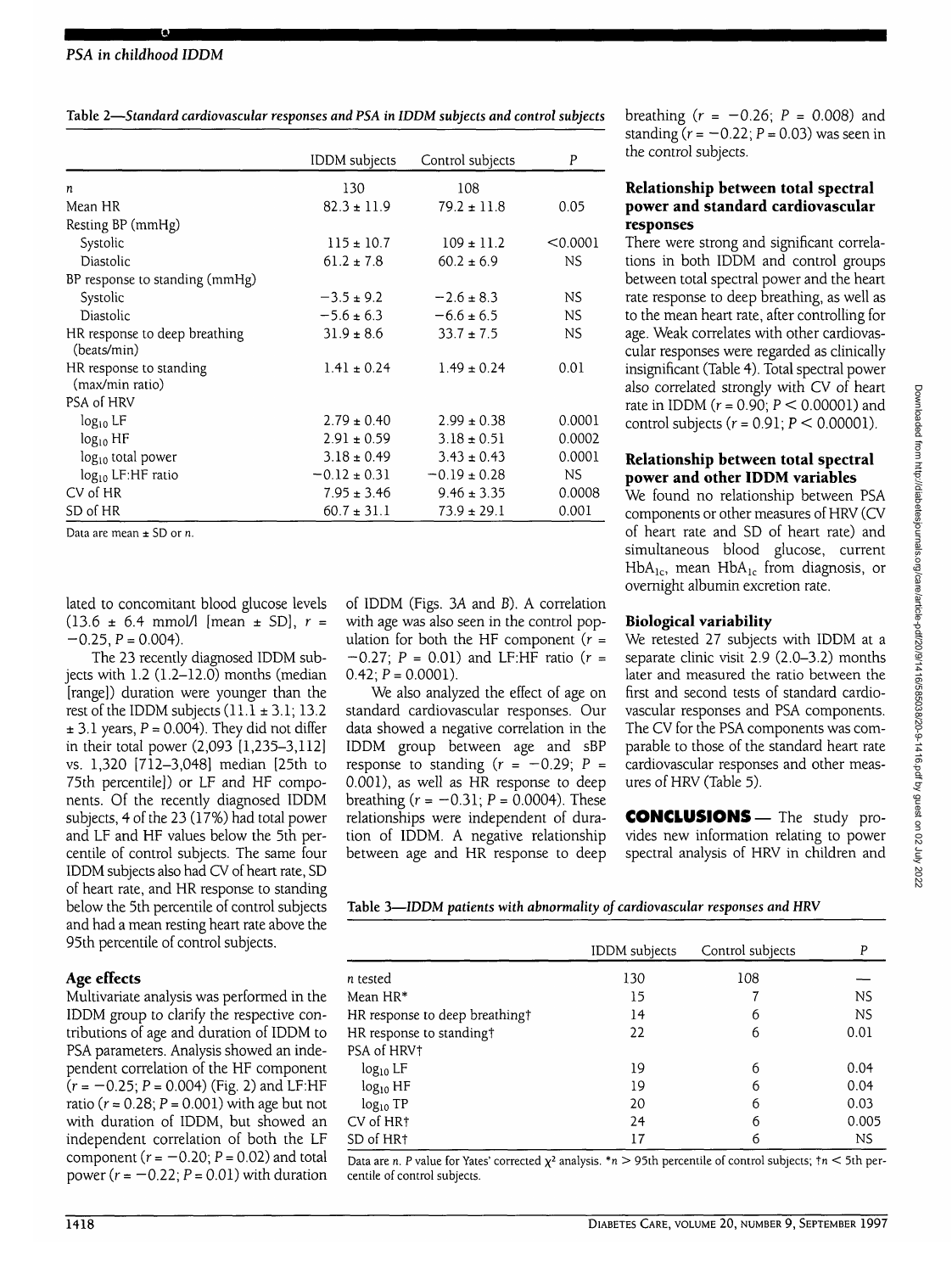

**Figure 2—***The relationship between age and high-frequency component* ( $r = -0.25$ ,  $P = 0.004$ ) in 130 *IDDM subjects.*

adolescents with IDDM, its variability and relationship with other measures of HRV, standard cardiovascular responses, age, and duration. Our data show a reduction of total spectral power and its components in children with short duration of IDDM. These changes occurred from the 1st year after diagnosis, which is consistent with previous findings of early abnormalities of autonomic and peripheral nerve function in young adults (14-17).

PSA of HRV and other measures of HRV were generally more discriminatory than standard cardiovascular responses in comparing children with IDDM and control subjects. This suggests that changes in heart rate and its variability are one of the first and most sensitive signs of autonomic dysfunction in children with IDDM. It is noteworthy that the relatively simple measurement of HRV, CV of resting HR, appeared as sensitive a measure of HRV as PSA. Standard cardiovascular responses have been studied in children with IDDM for some years. Of them, heart rate responses to deep breathing and standing are considered the most discriminatory indicators of early changes in autonomic function with generally no consistent association with either metabolic control or duration at this early stage (18,19).

The low- and high-frequency components of total spectral power are considered reciprocal indexes of sympathovagal and vagal interactions, respectively (9). Considering the reduction in total spectral power, the ratio of low-frequency to highfrequency components did not alter in IDDM children. This has been shown also in adults with diabetic autonomic neuropathy (9). The decline in the high-fre-

quency component of spectral power, but not the low-frequency component, with increasing age of both control subjects and IDDM subjects is explained by the decline in the contribution of respiratory sinus arrhythmia to the high-frequency component with increasing age. Sinus arrhythmia, which is the variation of heart rate in relation to respiratory activity, declines with increasing age in children and adolescents. It affects the high-frequency component because this component is dependent upon respiratory rate and vagal tone (10,20). This age-related phenomenon, whereby age has a major contribution to the highfrequency component, is the likely explanation of the independent effect of duration of IDDM on the low-frequency component and total power, but not on the high-frequency component of the spectrum. The age-related effects on standard cardiovascular responses have been shown previously (18,21). The correlation we found between concomitant blood glucose and heart rate response to standing was relatively weak and limited to this cardiovascular response. Concomitant blood glucose has been shown to affect gastric emptying (22) and peripheral nerve conduction velocity in IDDM (23), and in normal subjects there is a relationship between blood



**Figure 3**—*The relationship between duration of IDDM and low-frequency component* (r = *—0.20,* P = *0.02)* (A) *and total power* **(r** = *-0.22,* **P** = *0.01)* **(B)** *in 130 IDDM subjects.*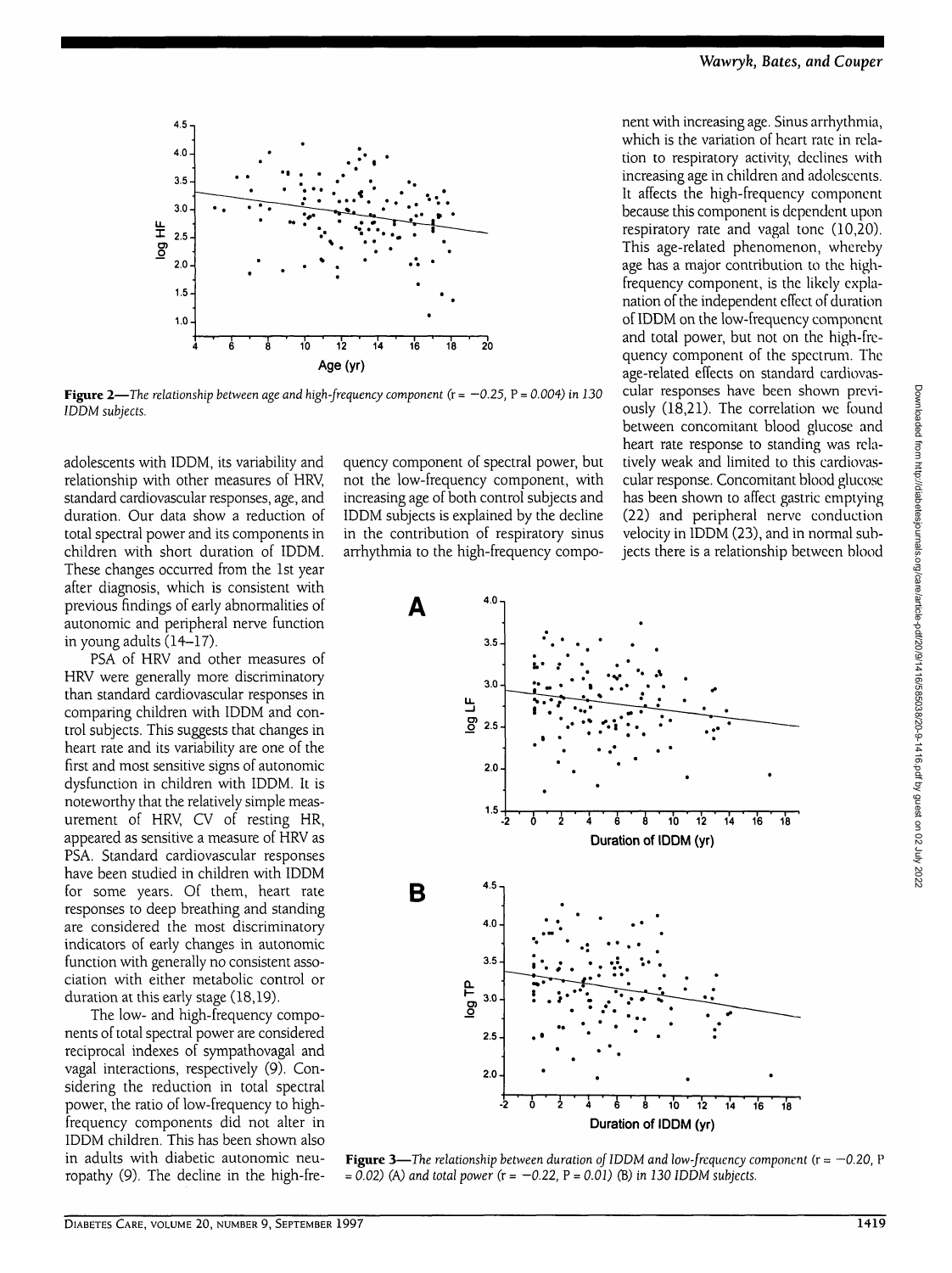|                               | IDDM subjects $(n = 130)$ |          | Control subjects ( $n = 108$ ) |          |
|-------------------------------|---------------------------|----------|--------------------------------|----------|
|                               |                           | P value  |                                | P value  |
| Mean HR                       | $-0.56$                   | < 0.0001 | $-0.57$                        | < 0.0001 |
| HR response to deep breathing | 0.45                      | < 0.0001 | 0.35                           | < 0.0001 |
| HR response to standing       | 0.12                      | 0.03     | 0.20                           | 0.02     |
| BP response to standing       | NS                        |          | 0.14                           | 0.004    |

**Table 4—***Relationship between total spectral power and standard cardiovascular reponses in IDDM subjects and control subjects*

glucose and heart rate response to standing (24), as we have shown in IDDM.

The biological variation of HRV was similar whether determined by PSA, Cy or SD of mean heart rate, which in turn were of similar variability to standard heart rate responses. This provides the potential for HRV to be interpreted longitudinally in the assessment of autonomic function. At present, the long-term significance of these early subclinical changes of autonomic function is not known, as no prognostic relationship has been made with later clinical autonomic neuropathy.

HRV in adults with IDDM also reveals early changes before symptoms (25-27), and early changes in HRV have been associated with microalbuminuria (28). We found no relationship with albumin excretion rate, but few patients had microalbuminuria. The one previous study examining PSA of HRV in children examined patients of similar age and duration to our study (29). They found no independent effect of age on HRV in the diabetic patients, but their spectral analysis excluded much of the high-frequency component and thereby the contribution of respiratory sinus arrhythmia. They found a relationship with metabolic control particularly at higher HbA<sub>lc</sub> levels. Our patients were relatively well controlled, and it is possible that this prevented a relationship with metabolic control being observed. Our study extends previous pediatric data by relating PSA of HRV to other measures of HRV and standard cardiovascular responses. We were able to examine variability in a group of IDDM subjects, which to our knowledge has not been addressed in this age-group.

We conclude that PSA and other measures of HRV are a sensitive and feasible means of assessing the first changes in autonomic function in children with IDDM. PSA appears to be no more sensitive a measure of reduced HRV than other measures of HRV They are potentially useful tools to examine longitudinal changes and their relationship to long-term clinical

**Table 5—***Variability of standard cardiovascular responses and PSA in IDDM subjects*

|                               | Ratio test 2/test 1 | CV    |
|-------------------------------|---------------------|-------|
| n                             | 27                  | 27    |
| Mean HR                       | $0.975 \pm 0.106$   | 0.108 |
| Resting BP                    |                     |       |
| Systolic                      | $1.037 \pm 0.078$   | 0.075 |
| Diastolic                     | $0.987 \pm 0.107$   | 0.109 |
| BP response to standing       |                     |       |
| Systolic                      | $1.382 \pm 1.141$   | 0.826 |
| Diastolic                     | $1.674 \pm 1.154$   | 0.689 |
| HR response to deep breathing | $1.019 \pm 0.244$   | 0.240 |
| HR response to standing       | $0.938 \pm 0.133$   | 0.142 |
| PSA of HRV                    |                     |       |
| $log_{10}$ LF                 | $1.069 \pm 0.135$   | 0.126 |
| $log_{10} HF$                 | $1.105 \pm 0.187$   | 0.169 |
| log <sub>10</sub> total power | $1.073 \pm 0.122$   | 0.114 |
| CV of HR                      | $1.150 \pm 0.340$   | 0.296 |
| SD of HR                      | $1.210 \pm 0.444$   | 0.366 |

Data are means ± SD.

autonomic neuropathy and other microvas-

**Acknowledgments**— A.M.W was supported by a WC.H. Clinical Fellowship.

We are grateful for helpful comments from Dr. Robert Fraser.

## **References**

cular complications.

- 1. Marcus J, Erlich R, Kelly M, Murphy EG: Nerve conduction in childhood diabetes. *Can MedAssoc]* 108:1116-1119,1973
- 2. Sosenko JM, Boulton AJ, Kubrusly DB, Weintraub JK, Skyler JS: The vibratory perception threshold in young diabetic patients: associations with glycemia and puberty. *Diabetes Care* 8:605-607, 1985
- 3. Young RJ, Ewing DJ, Clarke BF: Nerve function and metabolic control in teenage diabetics. *Diabetes* 32:142-147, 1983
- 4. American Diabetes Association: Report and recommendations of the San Antonio Conference on Diabetic Neuropathy (Consensus Statement). *Diabetes* 37:1000-1004, 1988
- 5. Ringel RE, Chalew SA, Armour KA, McLaughlinJ, McCarter RJ Jr, Kramer WE: Cardiovascular reflex abnormalities in children and adolescents with diabetes mellitus. *Diabetes Care* 16:734-741, 1993
- 6. Akselrod S, Gordon D, Ubel FA, Shannon D, Barger AC, Cohen R: Power spectrum analysis of heart rate fluctuation: a quantitative probe of beat-to-beat cardiovascular control. *Science* 213:220-222, 1981
- 7. Pomeranz B, Macaulay RJB, Caudill MA, Kutz I, Adam D, Gordon D, Kilborn KM, Barger AC, Shannon DC, Cohen RJ, Benson H: Assessment of autonomic function in humans by heart rate spectral analysis. *Am* J Physio! **248(H):** 151-153, 1985
- 8. Pagani M, Lombardi F, Guzzetti S, Rimoldi O, Furlan R, Pizzinelli P, Sandrone G, Malfatto G, Dell'Orto S, Piccaluga E, Turiel M, Baselli G, Cerutti S, Malliani A: Power spectral analysis of heart rate and arterial pressure variabilities as a marker of sympatho-vagal interaction in man and conscious dog. *CircRes* 59:178-193,1986
- 9. Malliani A, Lombardi F, Pagani M: Power spectrum analysis of heart rate variability: a tool to explore neural regulatory mechanisms. *Br Heart J* 71:1-2, 1994
- 10. Parati G, Saul JP, DiRenzo MD, Mancia G: Spectral analysis of blood pressure and heart rate variability in evaluating cardiovascular regulation. Hypertension 25:1276- 1286,1995
- 11. Ewing DJ, Martyn CN, Young RJ, Clarke BF: The value of cardiovascular autonomic function tests: 10 years experience in diabetes. *Diabetes Care* 8:491-498, 1985
- 12. Ziegler D, Laux G, Dannehl K, **Spiiler** M, Muhlen H, Mayer P, Gries FA: Assessment